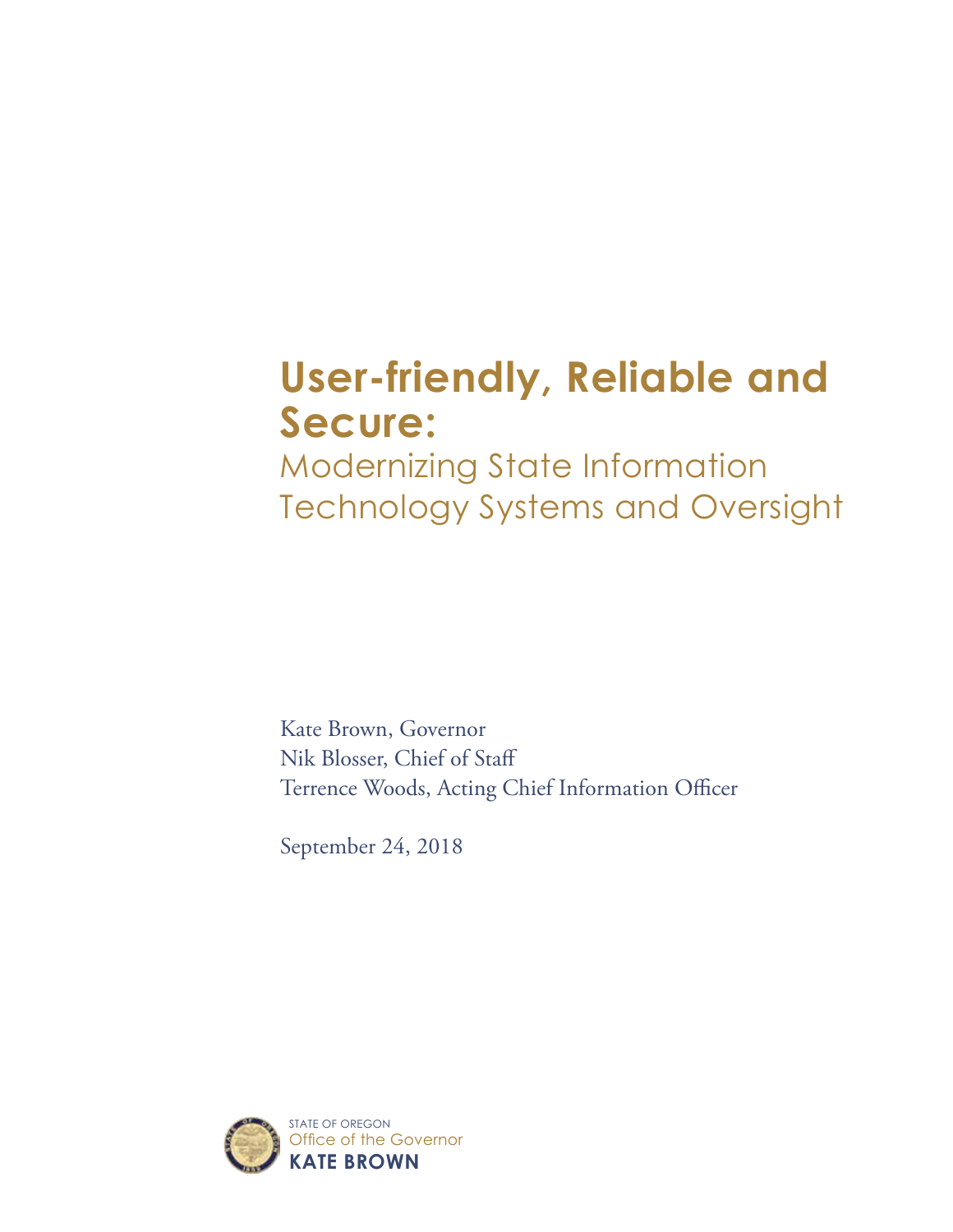# **Vision**

*Ensuring user-friendly, reliable and secure state technology systems that serve Oregonians.*

# **Executive Summary**

*The state provides numerous services to help Oregonians live*  healthy, fulfilling lives. From enrolling in healthcare to managing *the criminal justice system, to tracking student's progress in school, Oregonians depend on software systems to deliver these services.*

*Many large institutions from the public and private sectors have struggled with large, complex projects, ranging from construction projects to IT projects like Cover Oregon. The state must establish a mature, resilient management and oversight structure to effectively manage the complex* 

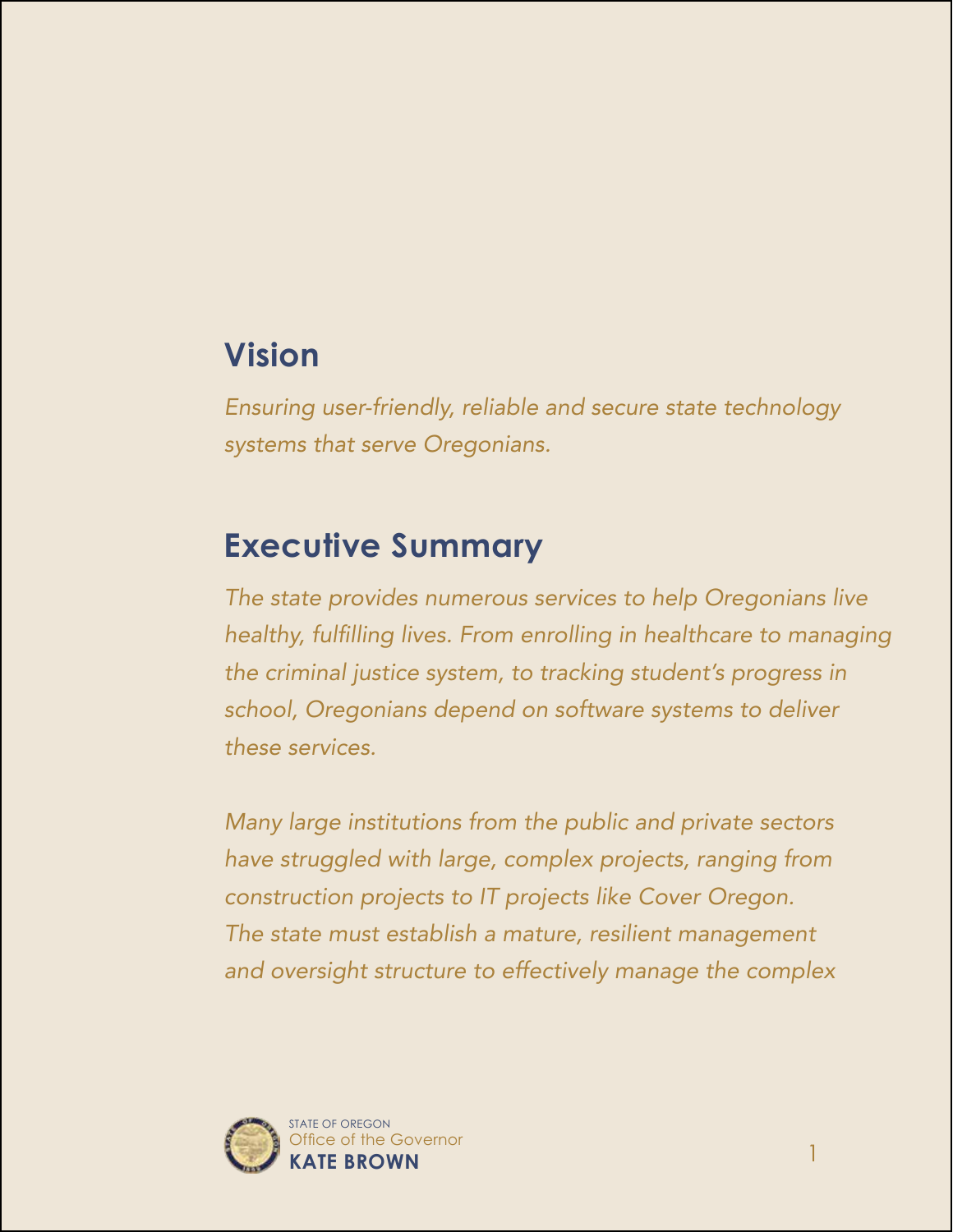*information technology systems Oregonians need to deliver a wide-ranging list of services.* 

To achieve this, Governor Brown directed the Office of the State Chief Information Officer, state agency directors, and their staff *to evaluate best practices and propose an improved structure.*  Their set of recommendations ensures sufficient flexibility for *delivering the wide range of services the state manages, while at the same time improving overall IT project management, security, and reduces the risk of failure. The primary strategies to achieve this are:*

- *1. Modernize and standardize critical statewide systems, including: human resources management, payroll,*  procurement, and email/office productivity.
- *2. Optimize service delivery to the public and internally by*  modernizing agency-specific and cross-agency systems and *creating a statewide cloud strategy.*
- *3. Improve overall software system development transparency by posting project health status summaries online.*

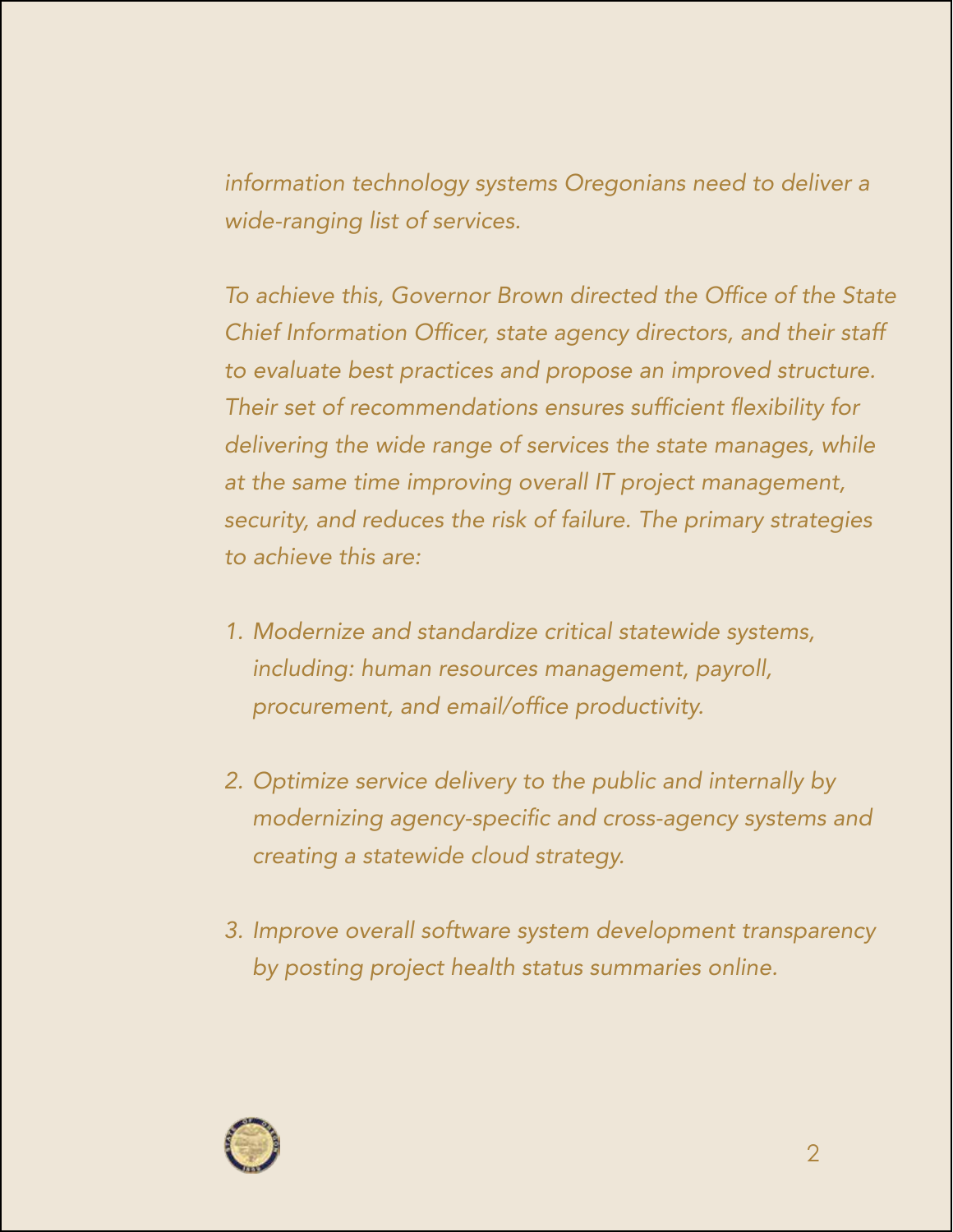- *4. Create and manage a statewide data strategy to improve data analysis, data quality, information sharing and overall*  decision making to be done by a new Chief Data Officer for *the state.*
- *5. Increase IT security by adding enhancements to the state's*  Enterprise Security Office, including improvements in *intrusion and detection.*

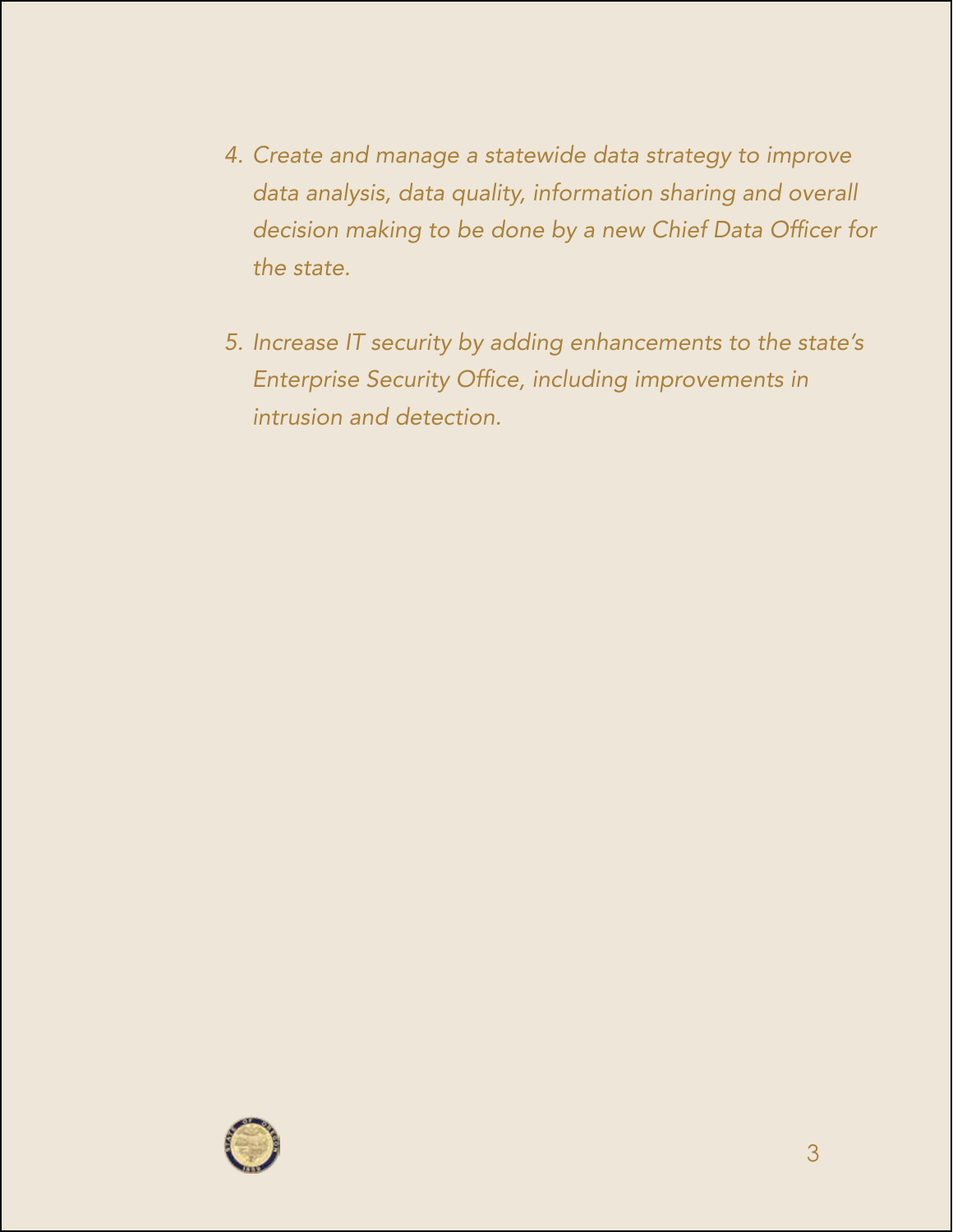# **Background**

The state has enormous resources devoted to software and information technology (IT): In the most recent biennium, the state had 1,300 IT employees spread across 100 agencies, boards, and commissions and the state spent over \$750 million on contracted IT services. State agencies run hundreds of different systems ranging from off-the-shelf pieces of software, like Microsoft Office, to complex, custom-designed software that can cost several hundred million dollars to build. The age and code bases of these software systems vary widely. Numerous systems, including one used by the Oregon Department of Corrections, use software that runs on 30-year old "green screens." Other systems are brand new and cloud-based.

Historically, the state has not had a centralized approach to IT management. Agencies were in charge of proposing, delivering, and managing their own individual IT systems; however, this began to change following the massive software system failure of Cover Oregon in 2015. In 2015, the state legislature passed HB3099 which restructured the Office of the State Chief Information Office (OSCIO) into a quasi-separate state agency, with the state Chief Information Officer appointed by the Governor. The goal of this change was to place a renewed focus on data center operations, development of enterprise security capabilities, effective management of IT vendor relationships and further maturation of the IT governance framework. The resulting OSCIO redesign led to the establishment of four distinct programs:

- Enterprise IT Governance to provide agencies with improved processes agencies must use when developing IT systems. StageGate is the central method by which OSCIO provides oversight to state agency IT projects.
- Enterprise Shared Services to provide shared services such as geographical information systems, quality assurance testing, and pre-approved software systems that agencies can use.





STATE OF OREGON **KATE BROWN** Office of the Governor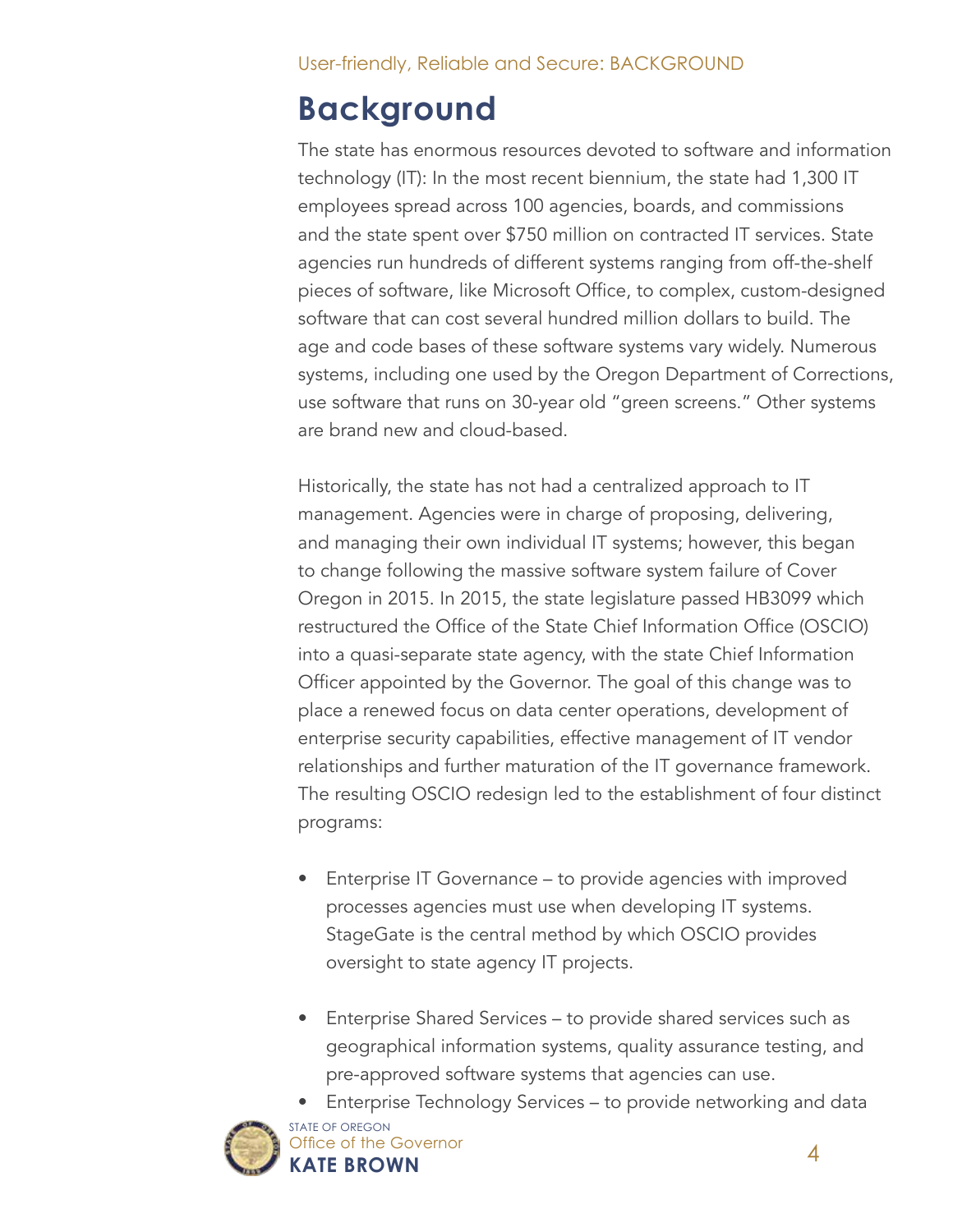## **Numerous systems, including ones used by the Department of Corrections, use software that runs on 30-year old 'green screens' " "**

center services for the state.

• Enterprise Security Office – to provide standard IT security protocols and services for the state.

A fifth program, the Chief Technology Office, was added in 2017, to focus on strategic technology initiatives, including broadband and enterprise architecture.

With the 2015 governance changes, IT system management improved but there were still issues, including with security. As an example, in September of 2016, the enterprise was averaging 3.07 critical vulnerabilities per host. As a result, the Governor issued Executive Order 16-13 that centralized all IT security functions within the OSCIO. Since centralization has occurred, security has improved significantly and measurable progress has been made with respect to enterprise risk remediation. As of September 2018, with 57,000 systems scanned, the enterprise is down to .47 critical vulnerabilities per host.

Having experienced large software system failures themselves, many other states have recently embarked on complete centralization of all IT into a single state agency. Some have decentralized systems, and some have a hybrid system.

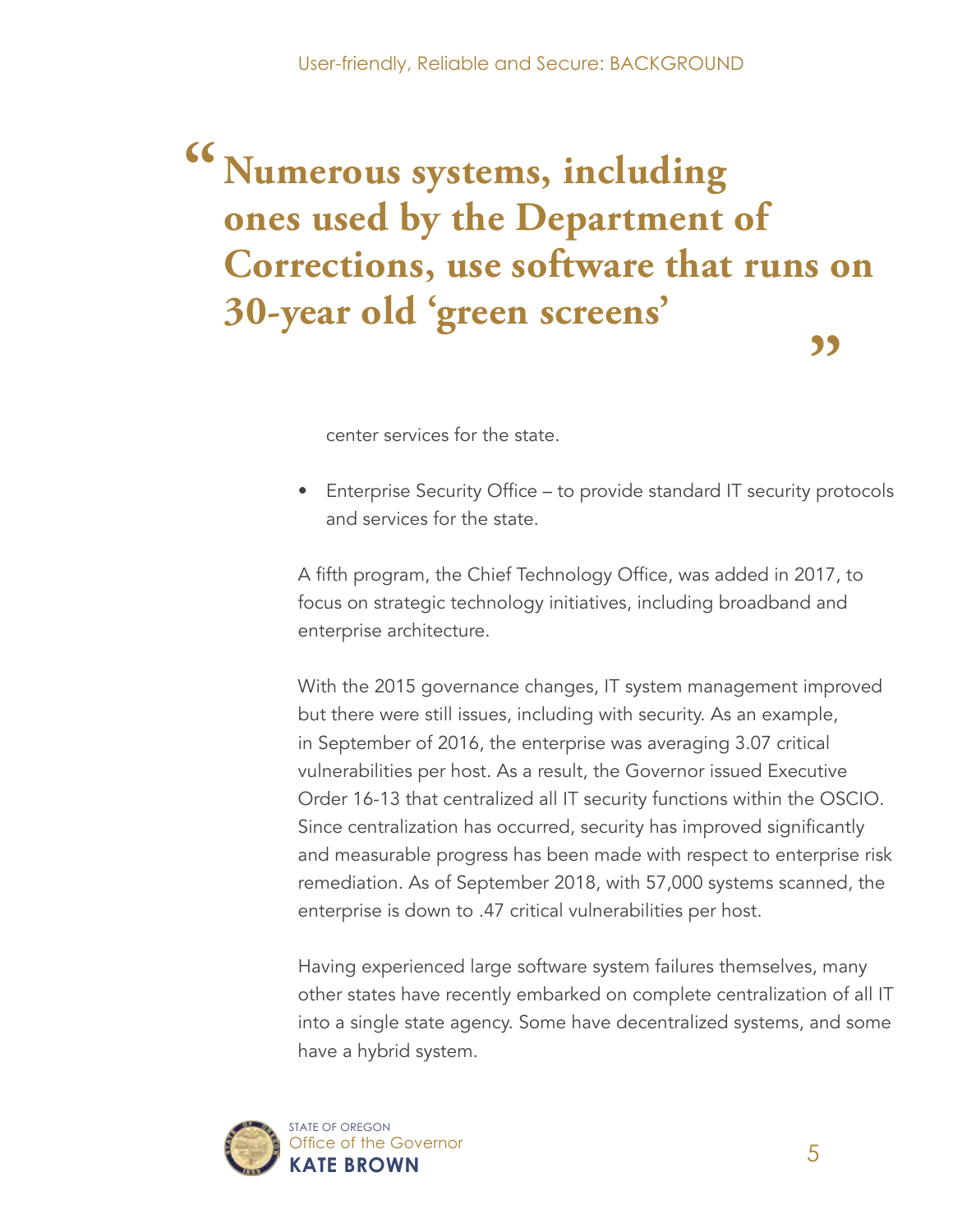#### **Recent Accomplishments** *Since 2015, the Governor and her team have taken significant steps to improve IT*

#### **Full launch of the Stage Gate project** oversight model

In 2014, the State CIO, in cooperation with the Legislative Fiscal Office (LFO), established the Joint OSCIO/LFO Stage Gate<sup>1</sup> process an incremental funding and project oversight model for major IT initiatives exceeding \$1 million or those posing substantial risk. This is accomplished through OSCIO review of the IT initiative and its progress to date, evaluation of its near-term plans, validation of resource commitments, and an assessment of the initiatives' readiness to go forward. Factors influencing Stage Gate endorsements include: quality parameters (i.e., how well is the project being executed?); operational feasibility (i.e., are there appropriate resources and can the project be completed on time?); and economic viability (e.g., return on investment (ROI) or net present value (NPV)).

In 2015-17, the Stage Gate team focused on socialization of the model, on-boarding agencies with respect to new policy and process elements, development of project artifact templates, implementing a project and portfolio management system, and applying the Stage Gate oversight model to the first portfolio of 100 major IT projects.

In 2017, the state began to shift away from reactive management of projects with performance problems to one of early intervention. The disciplined use of the Stage Gate model has led to collaborative discussion between OSCIO and agencies with respect to utilizing best practices for project planning. It has improved the quality of project work, investment risk is being evaluated early on, and adjustments are being made before significant expenditures are authorized. Projects

1. [https://www.oregon.gov/das/](https://www.oregon.gov/das/OSCIO/Pages/StrategyStageGate.aspx) [OSCIO/Pages/StrategyStageGate.](https://www.oregon.gov/das/OSCIO/Pages/StrategyStageGate.aspx) [aspx](https://www.oregon.gov/das/OSCIO/Pages/StrategyStageGate.aspx)

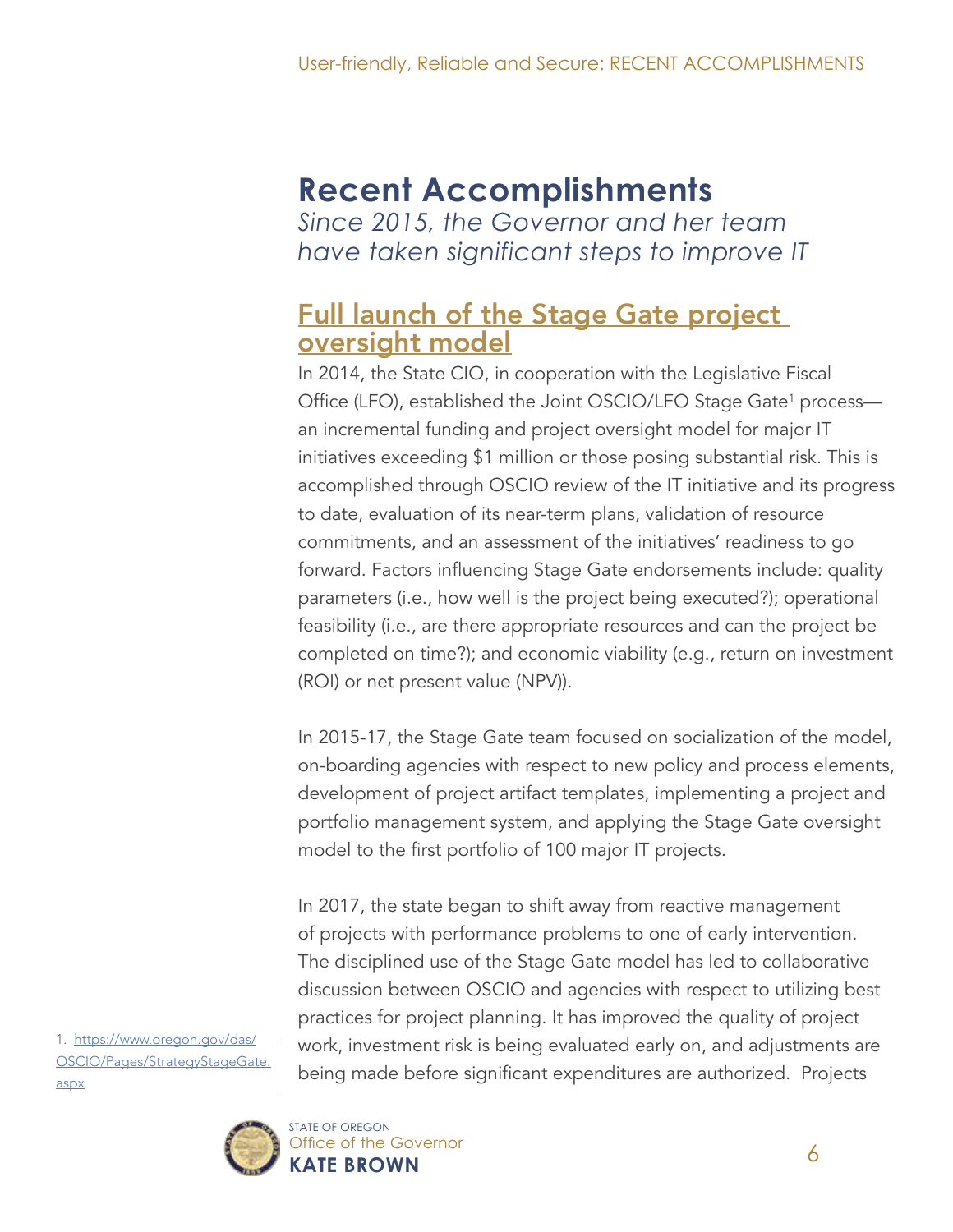are being proactively paused when health status is trending down, giving OSCIO an opportunity to work with agencies on a prescribed set of course-corrective actions.

### Unifying IT security across the state

Following Executive Order 16-13 and at the Governor's request, the Legislature passed SB 90 in 2017 to unify IT security functions in the Enterprise Security Office (ESO). This resulted in the transfer of 35 security positions and the establishment of a new unified enterprise security program. Under this new unified program, ESO has established a new enterprise security plan and priorities for execution, initiated a centralized security monitoring program for agencies, trained nearly 30,000 staff members in information security, and implemented an enterprise-wide vulnerability management program that has doubled the number of agencies and systems being actively managed while reducing the average number of critical vulnerabilities in enterprise systems by 80% in just two years.

#### Simplified purchasing for commonly-used software, hardware, and IT services

The Basecamp Program<sup>2</sup> pre-approves and negotiates advantageous price agreements for commonly-used software, and hardware and IT services for use by state agencies, local governments, and educational organizations across the state. The program's goal is to significantly expedite technology purchasing, reduce procurement costs, and assist with technology alignment. The program has begun to drive continual improvement in the IT procurement acquisition process, introducing new and innovative concepts that increase transparency, improve vendor performance, and capture additional value from statewide price agreements.

2. [https://www.oregon.gov/](https://www.oregon.gov/basecamp/Pages/default.aspx) [basecamp/Pages/default.aspx](https://www.oregon.gov/basecamp/Pages/default.aspx)

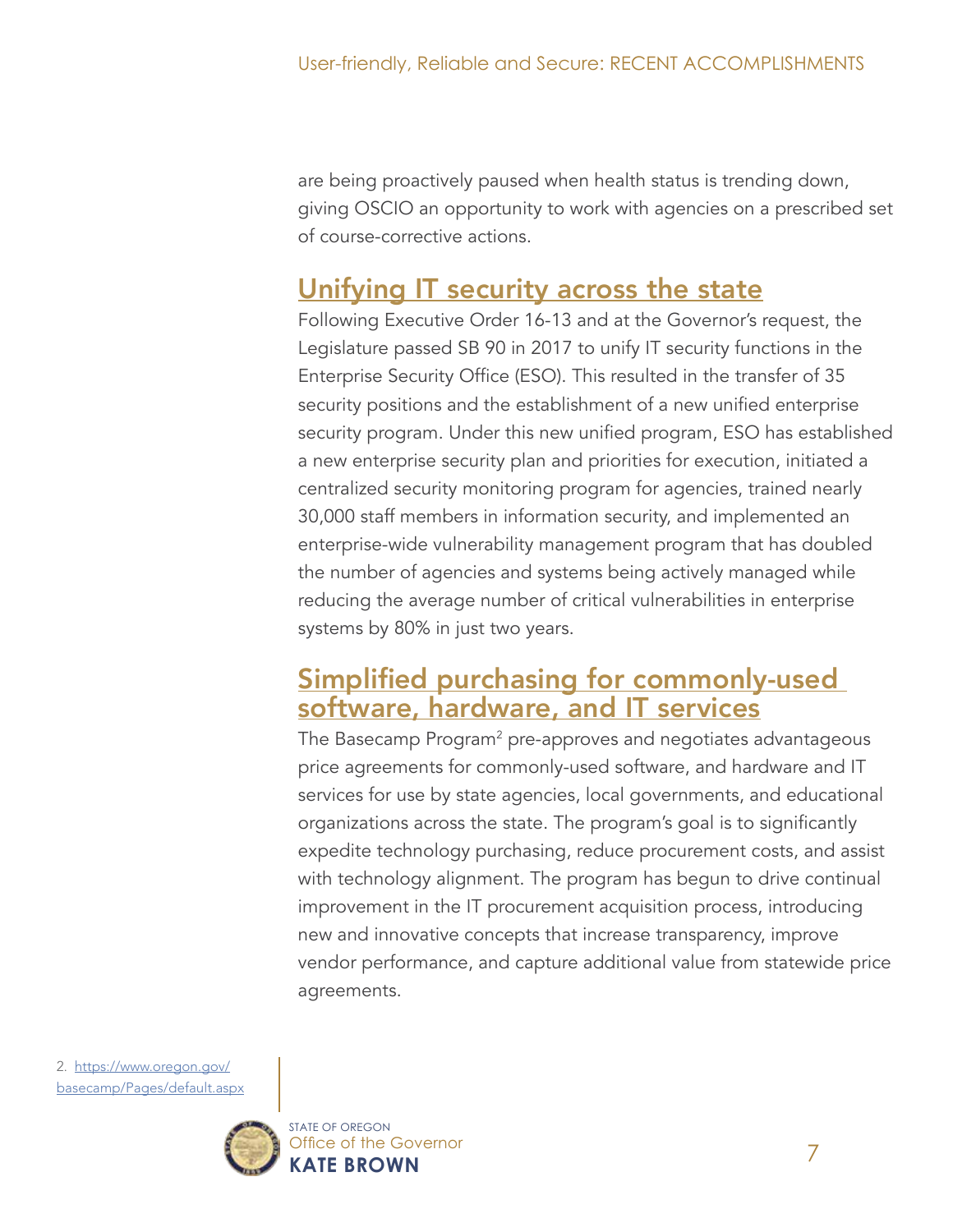#### Evaluation and prioritization of all major state IT projects as part of the Governor's Recommended Budget process

At the direction of the Governor, the OSCIO and the Executive Leadership Team, through the Enterprise IT Governance Committee, developed an IT project prioritization process and a rating system to evaluate and score agency-submitted IT projects as part of the Governor's Recommended Budget process.

### Broadband partnership for rural Oregon

Oregon has partnered with Oregon's four research universities to provide better access to affordable, reliable, and higher-capacity connectivity to more than 600 sites across the state, making it easier to collaborate, share information, and support their missions. Through the OregonFIBER Partnership (OFP), the partners intend to meet a shared need for a statewide network with the information-carrying capacity required to use new technologies (Internet of Things, big data, etc.) which generate unprecedented amounts of data and offer the possibility of new insights into emerging research and pressing public policy challenges.

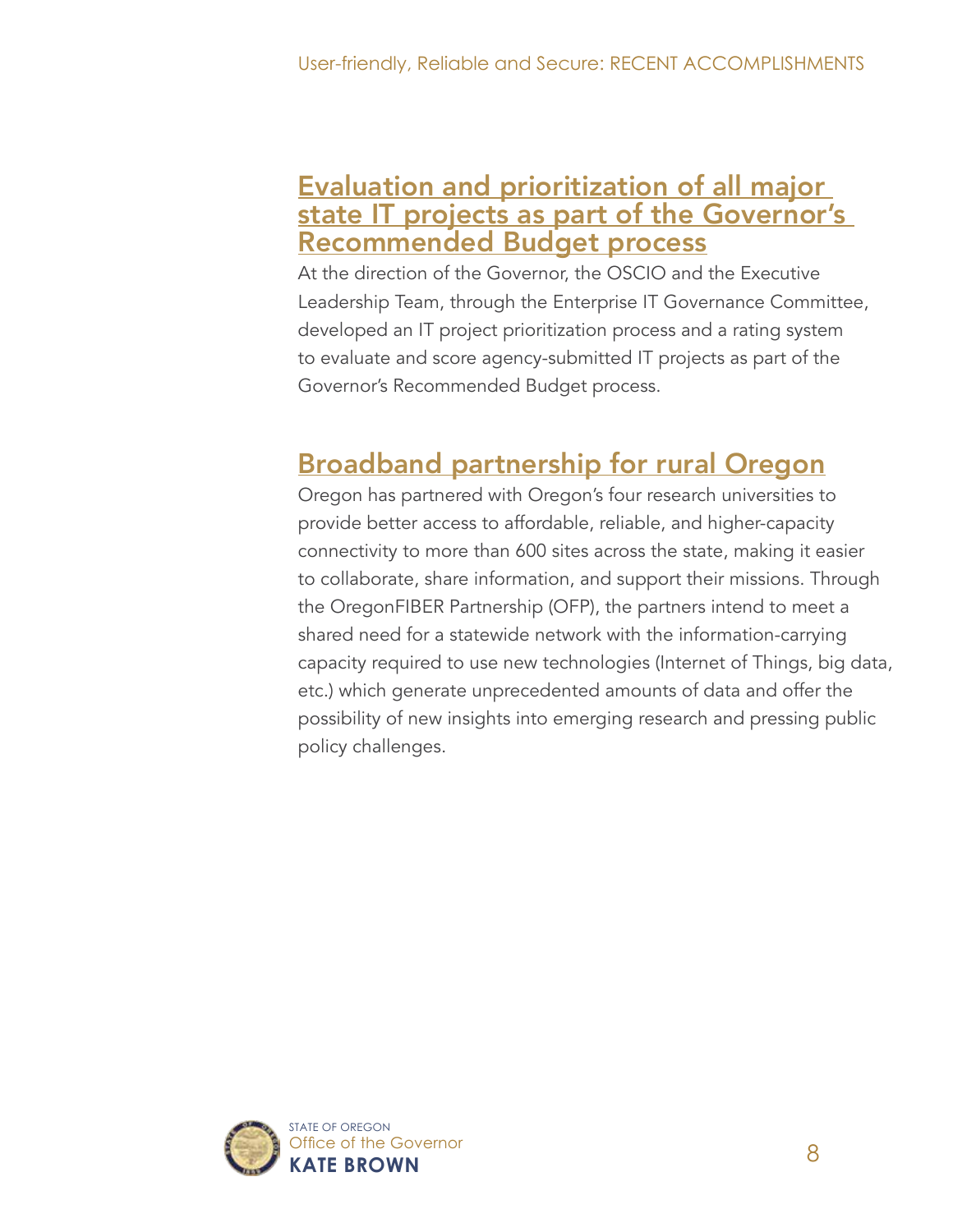# **The Governor's Strategy:**  Think Globally, Act Locally

To continue the maturation of state IT management, the Governor directed her team to evaluate national best practices around project execution and governance. As a result, the overarching theme for the next stage in the state's maturation process is to increase standardization and centralized oversight of processes around software system development, while at the same time elevating overall IT expertise within management teams of state agencies. While business needs of the state must drive technology choices, information technology expertise is an important strategic component to agency decision making, both short- and long-term. So while full centralization of all IT functions was evaluated as an option, it was determined that this would remove too much strategic insight from agencies at a time when they should be increasing their technological expertise.

Following a year of discussion across the executive branch, the Governor and her team have landed on a hybrid approach that provides both centralized expertise and accountability mechanisms when needed, while maintaining flexibility for agencies to design and deliver systems efficiently. This is the "Think Globally, Act Locally" approach.

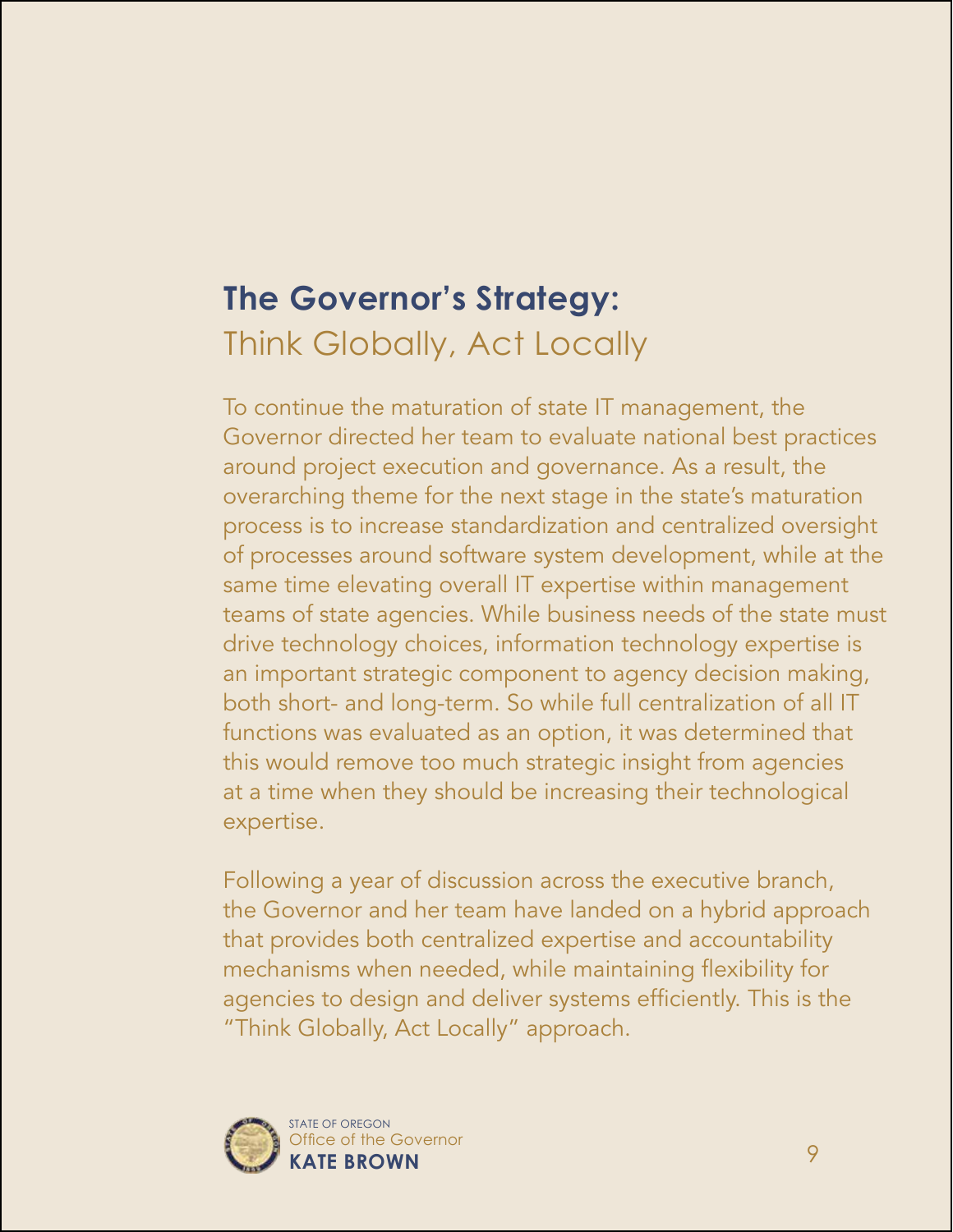# **Strategies**

The Governor's five strategies are the foundation for providing *reliable, resilient, and secure information technology systems and services. Ultimately, a balanced IT ecosystem with strong enterprise roots, agency agility, and appropriate shared services*  will enable the State of Oregon to deliver quality programs and *services to Oregonians.* 

- **ONE: Modernize and standardize critical statewide systems, including: human resources management, payroll, procurement and email/office productivity.**
- **TWO: Optimize service delivery to the public and internally by modernizing agency-specific and cross-agency systems and creating a statewide cloud strategy.**
- **THREE: Improve overall software system development transparency by posting project health status summaries online.**
- **FOUR: Create and manage a statewide data strategy to improve data analysis, data quality, information sharing and overall decision making, to be done by a new Chief Data Officer for the state.**
- **FIVE: Increase IT security by adding enhancements to the state's Enterprise Security Office, including improvements in intrusion and detection.**

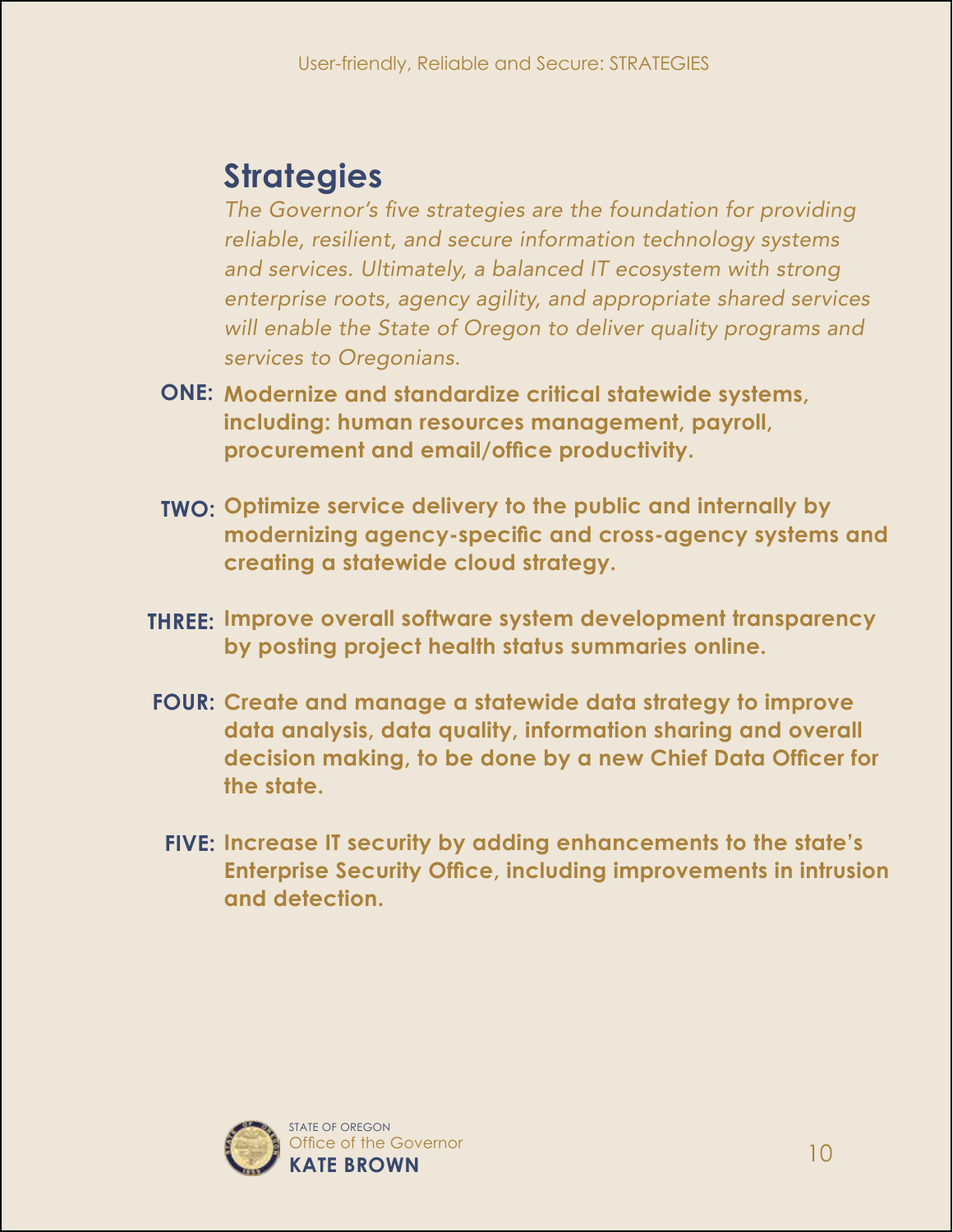## **ONE:** Modernize and standardize critical statewide systems, including payroll, procurement and email/office

The state has embarked on modernizing and centralizing human resources (HR) through a system called Workday. Currently there are hundreds of different agency HR systems in use and this will migrate many of those HR functions to a single, cloud-based solution that will significantly increase efficiencies in internal HR delivery while at the same time allowing the ability to improve employee training and implement important new statewide initiatives, including: leadership training, pay equity and succession planning.

The next systems that must be modernized are:

Payroll: The Oregon Department of Administrative Services (DAS) provides payroll processing to all state employees and state agencies (executive, judicial and legislative branches). The purpose of the project is to replace the legacy Oregon State Payroll Application and ePayroll timekeeping application with a modern solution supporting payroll, time, leave management and labor distribution.

The planned solution is to extend the current Workday platform through integration with the Workday Human Capital Management application. Implementation of a modern payroll system is essential to reducing the state's business risk associated with the current system and will provide the state with a solution that is expandable, flexible, and maintainable and significantly improves the efficiency and effectiveness of payroll business processes.

Procurement: DAS is proposing implementation of an enterprise e-Procurement solution, known as OregonBuys. The OregonBuys solution supports best practices in procurement and is intended

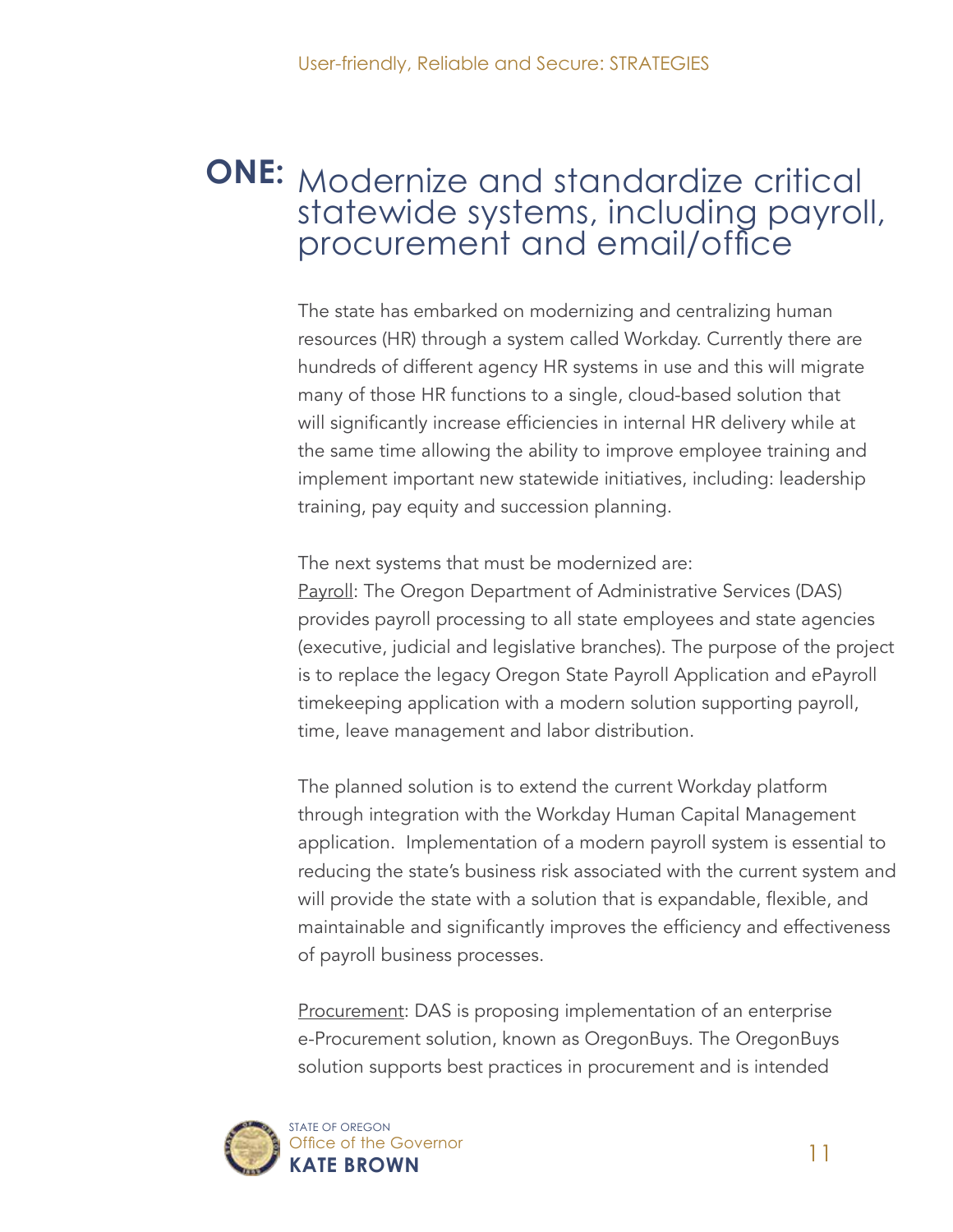# **Following a year of discussion across the executive branch, the Governor and her team have landed on a hybrid approach that provides both centralized expertise and accountability mechanisms" "**

to alleviate many of the problems and risks state agencies are experiencing with existing systems and manual processes. The project intends to deliver the following benefits (among others) as an enterprise service:

- Increased efficiency in completion of core procurement tasks and reduction in manual processing, increasing time for strategic procurement activities
- Accurate information supporting stronger contract negotiations
- Improved administration and adherence to business controls
- Consolidation into one enterprise application, stabilization of the technical environment and elimination of redundant data and processes

Once enterprise implementation is complete, the current Oregon Procurement Information Network (ORPIN) procurement system and other state agency systems used to manage procurement processes will be decommissioned.

Email/Office Productivity: DAS is proposing that Enterprise Technology Services (ETS) and partner state agencies replace the current enterprise email system (Microsoft Exchange) with the government Microsoft Office 365 Software as a Service (SaaS) solution. This request will also provide state agencies who are currently not on Enterprise Email the ability to obtain the same product and services and allow the sharing



STATE OF OREGON **KATE BROWN** Office of the Governor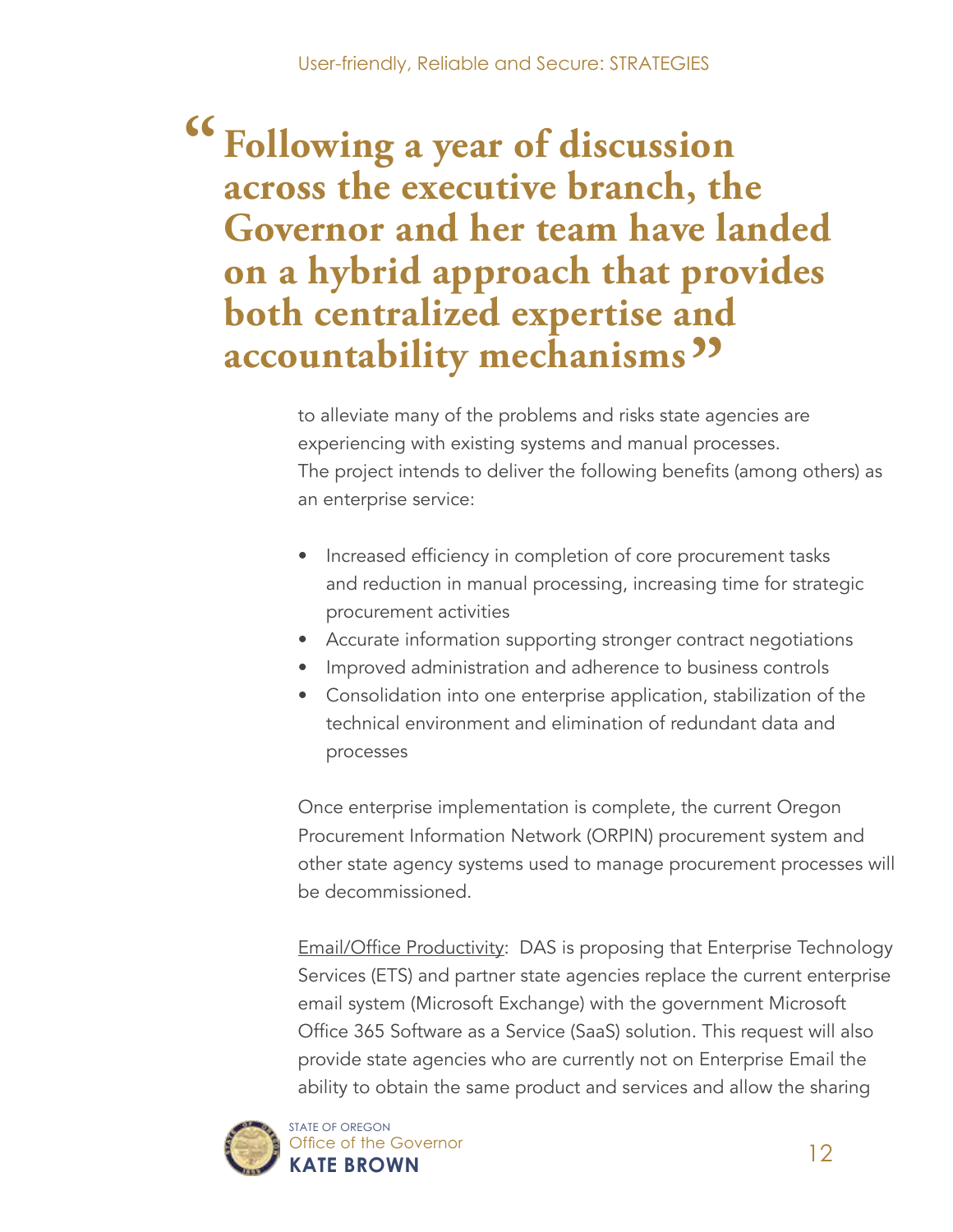of emails and documentation through a unified global address list. This is expected to improve service delivery to ETS and agency customers, reduce or eliminate the need for email infrastructure, reduce software updates/upgrades and improve response times. Office 365 includes collaboration tools such as Word, Excel, PowerPoint, Outlook, OneNote and OneDrive.

#### **TWO:** Optimize service delivery to the public and internally by modernizing agency-specific and cross-agency systems and creating a statewide cloud strategy

The state has an opportunity to further improve service delivery to the public and among internal customers by taking several concrete actions:

#### a) Create a statewide cloud strategy:

In order to take advantage of potential cost savings and avoid pitfalls associated with relying on one vendor, the state should focus on ways to seamlessly shift environments through a properly managed cloud architecture. Benefits include increased agility, resiliency, reliability and the opportunity to capitalize on performance optimization opportunities.

b) Establish Chief Business Technology Officers to manage multiagency IT strategy:

Multiple computer-aided agencies do permitting, manage loans, and use a crisis dispatch system. However, there is currently no coordination between agencies as they look to update or modernize this functionality. To achieve this we must establish Chief Business Technology Officers who can provide this strategic coordination. Strategic coordination must occur based not only on traditional

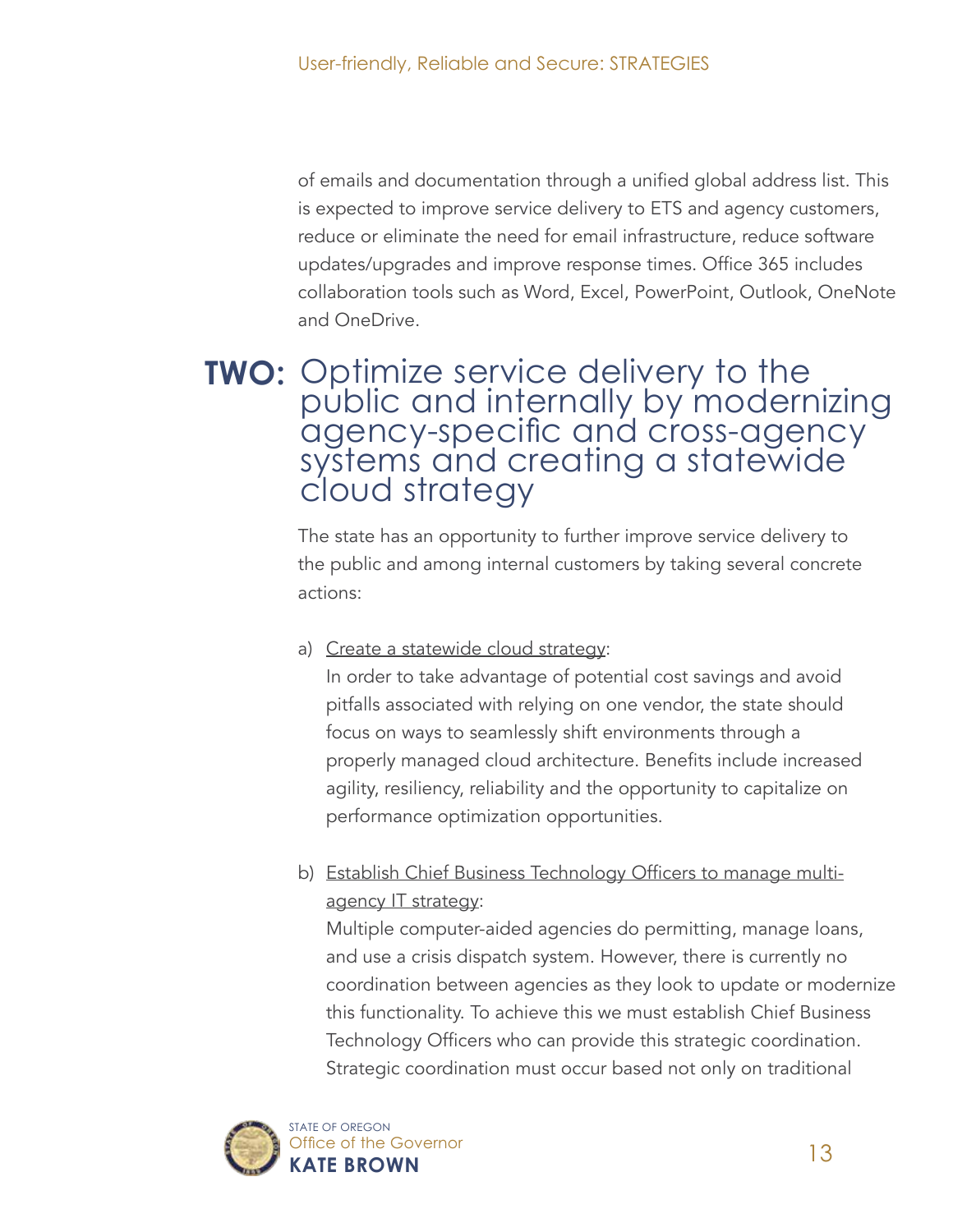agency groupings (Education, Natural Resources, Public Safety, Healthy People, Transportation, Economic Development, and Administration and Business Services), but more importantly based on either functionality or on end-user groupings. (For example, loan servicing is done by the Oregon Department of Environmental Quality (DEQ), an agency in the natural resources portfolio, and also by the Oregon Department of Veteran's Affairs (ODVA))

The Chief Business Technology Officers must work with agency leadership teams to increase multi-agency strategic planning, up to and including the creation of centralized, shared-service IT entities.

- c) Require agencies to develop IT modernization plans: Each agency must work with OSCIO and the new Chief Business Technology Officer in their agency grouping to develop multi-year IT modernization plans for retiring legacy systems and improving service delivery.
- d) Establish statewide standards and an enterprise architecture that provides common functions and technology available for use by all agencies.

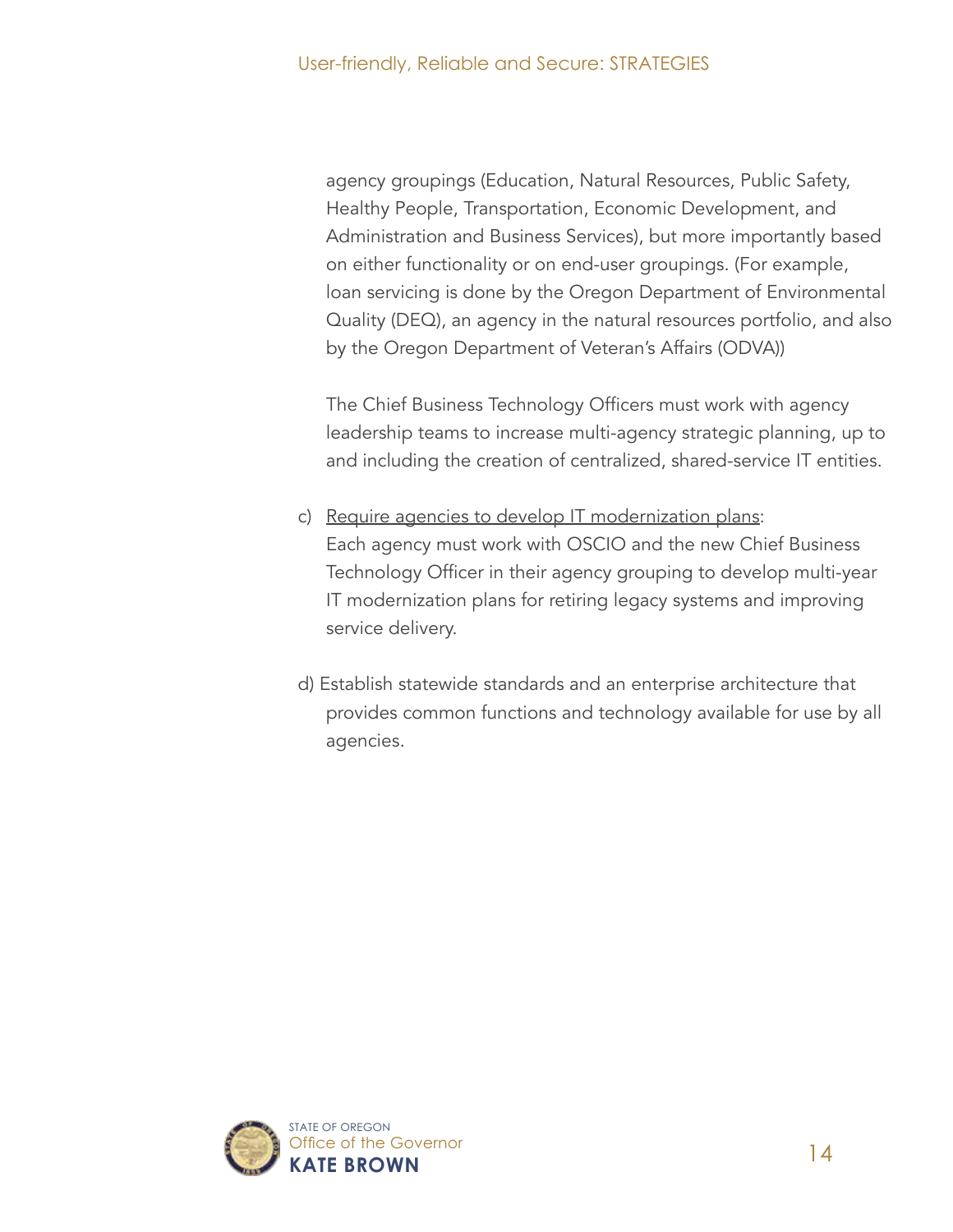### **THREE:** Improve overall software system development transparency by posting project health status summaries online

The state CIO tracks and evaluates all sizable projects that are currently in development by agencies and their contractors. To increase transparency, the CIO will develop a plan to post IT project health status information online within the next year.

#### FOUR: Create and manage a statewide data strategy to improve data analysis, data quality, information sharing, and overall decision making, to be done by a new Chief Data Officer for the state

A proper data strategy informs and guides decision making in both business and IT. A newly hired Chief Data Officer (CDO) will develop a plan to:

- Build the capacity of agencies to effectively use data
- Ensure that quality data can be accessed and used by agencies and stakeholders
- Analyze data to create meaningful information
- Sustain support for continued data efforts

Ultimately, the CDO must instill a culture that leverages data as a strategic asset.